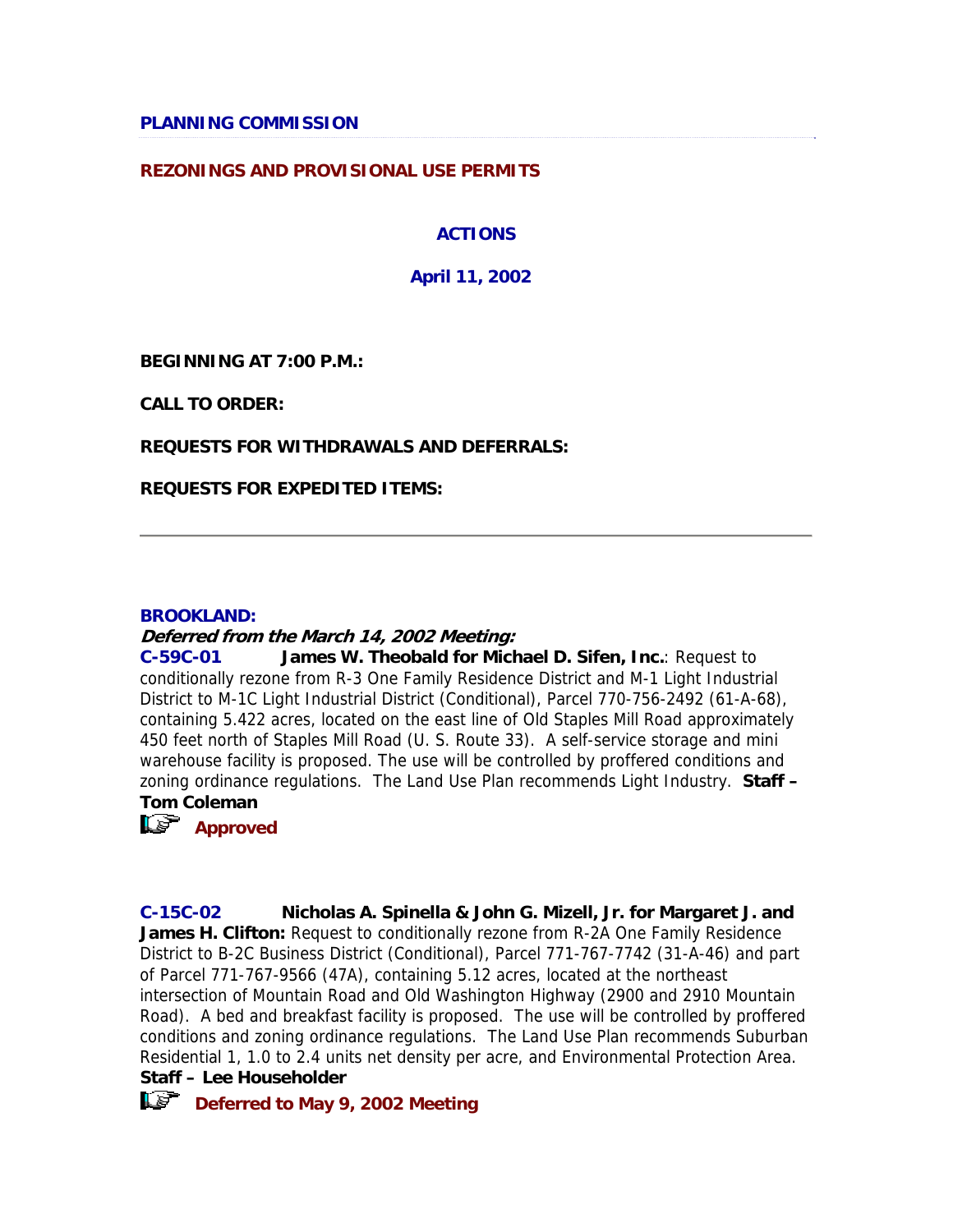**P-4-02 Nicholas A. Spinella & John G. Mizell, Jr. for Margaret J. and James H. Clifton:** Request for a provisional use permit under Sections 24-58.2 (d) and 24-122.1 of Chapter 24 of the County Code in order to use tents for outdoor dining in conjunction with weddings and receptions at a bed and breakfast facility, on Parcel 771- 767-7742 (31-A-46) and part of Parcel 771-767-9566 (47A), containing 5.12 acres, located at the northeast intersection of Mountain Road and Old Washington Highway (2900 and 2910 Mountain Road). The existing zoning is R-2A. The Land Use Plan recommends Suburban Residential 1, 1.0 to 2.4 units net density per acre, and Environmental Protection Area. **Staff – Lee Householder** 

## *CC* Deferred to May 9, 2002 Meeting

**C-17C-02 Youngblood, Tyler & Associates for Jeffrey W. Soden:** Request to conditionally rezone from A-1 Agricultural District to R-2C One Family Residence District (Conditional), part of Parcel 764-766-5496 (30-A-60), containing 3.538 acres, (the rear portion of 10520 Courtney Road along the northwest line of the Dominion Virginia Power easement) located on the north side of the Glen Allen Library and the south side of property recently rezoned in Meadow Farms (C-71C-01). A single family residential subdivision is proposed. The R-2 District allows a minimum lot size of 18,000 square feet. The use will be controlled by proffered conditions and zoning ordinance regulations. The Land Use Plan recommends Suburban Residential 1, 1.0 to 2.4 units net density per acre. **Staff – Mark Bittner** 

*Approved* 

#### FAIRFIELD:

#### **Deferred from the January 10, 2002 Meeting:**

**C-62C-01 Darrell Hicks for Southside Investments:** Request to amend proffered conditions accepted with rezoning case C-129C-88, on Parcel 809-730-0626 (129-A-59), containing 6.13 acres, located at 1301 N. Laburnum Avenue at the northeast intersection of N. Laburnum Avenue and Creighton Road. The property is zoned B-3C, Business District (Conditional) and O-2C, Office District (Conditional). The amendment is related to building materials, building design, and permitted uses. The Land Use Plan recommends Office. The site is also in the Airport Safety Overlay

District. **Staff – Mark Bittner** 

**ILS** Withdrawn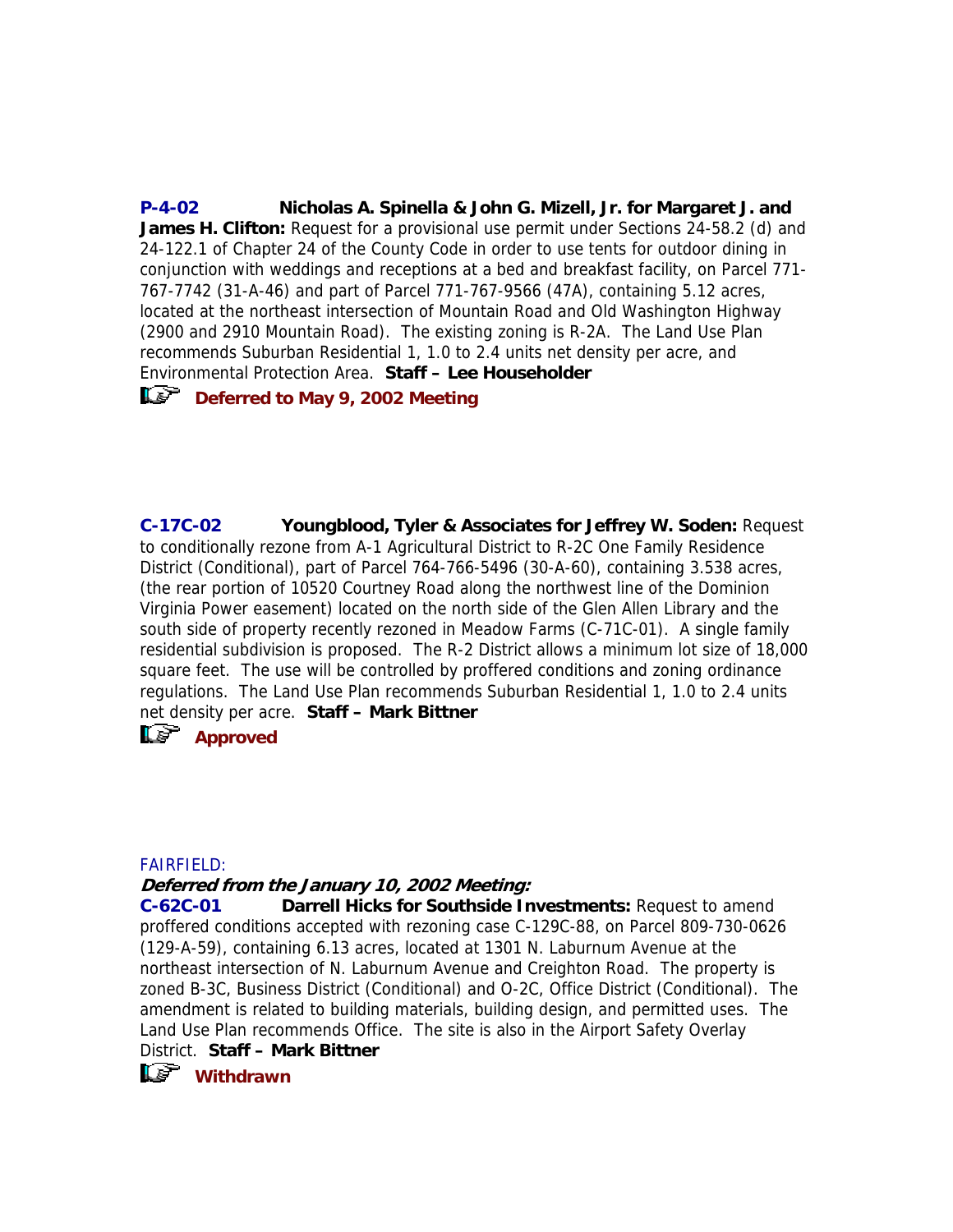**C-18C-02 Michael E. Doczi for Roy B. Amason:** Request to conditionally rezone from R-6C General Residence District (Conditional) to R-5AC General Residence District (Conditional), Parcel 790-764-6385 (44-A-1), containing 8.416 acres, located on the north line of Virginia Center Parkway approximately 600 feet north of its eastern terminus. A zero lot line residential development is proposed. The applicant proposes a maximum of 28 units. The use will be controlled by proffered conditions and zoning ordinance regulations. The Land Use Plan recommends Office and Environmental Protection Area. **Staff – Paul Gidley** 

**Approved** 

#### THREE CHOPT:

#### **Deferred from the March 14, 2002 Meeting:**

**C-8C-02 Foster & Miller for Virginia Classic Homes:** Request to conditionally rezone from A-1 Agricultural District to RTHC Residential Townhouse District (Conditional), Parcel 753-756-8642 (58-A-25), containing approximately 8.4 acres, located on the east line of Pemberton Road approximately 300 feet south of its intersection with Mayland Drive. Residential townhouses are proposed. The applicant proffers to develop no more than 62 units on the property. The use will be controlled by proffered conditions and zoning ordinance regulations. The Land Use Plan recommends Suburban Residential 2, 2.4 to 3.4 units net density per acre. **Staff – Mark Bittner** 



**C-19-02 County School Board of Henrico:** Request to conditionally rezone from R-3C One Family Residence District (Conditional) to C-1 Conservation District, part of Parcel 749-775-5321 (11-A-5), containing approximately 6.1 acres, located along the Chickahominy River and Northwest Elementary School #7 north of Holman Ridge Road. A conservation area is proposed. The Land Use Plan recommends Environmental Protection Area. **Staff – Mark Bittner** 

## *<u>Approved</u>*

**C-20C-02 James W. Theobald for HHHunt Corporation:** Request to conditionally rezone from A-1 Agricultural District to RTHC Residential Townhouse District (Conditional), Parcels 744-773-3059 (18-A-11) and 744-773-6354 (18-A-12),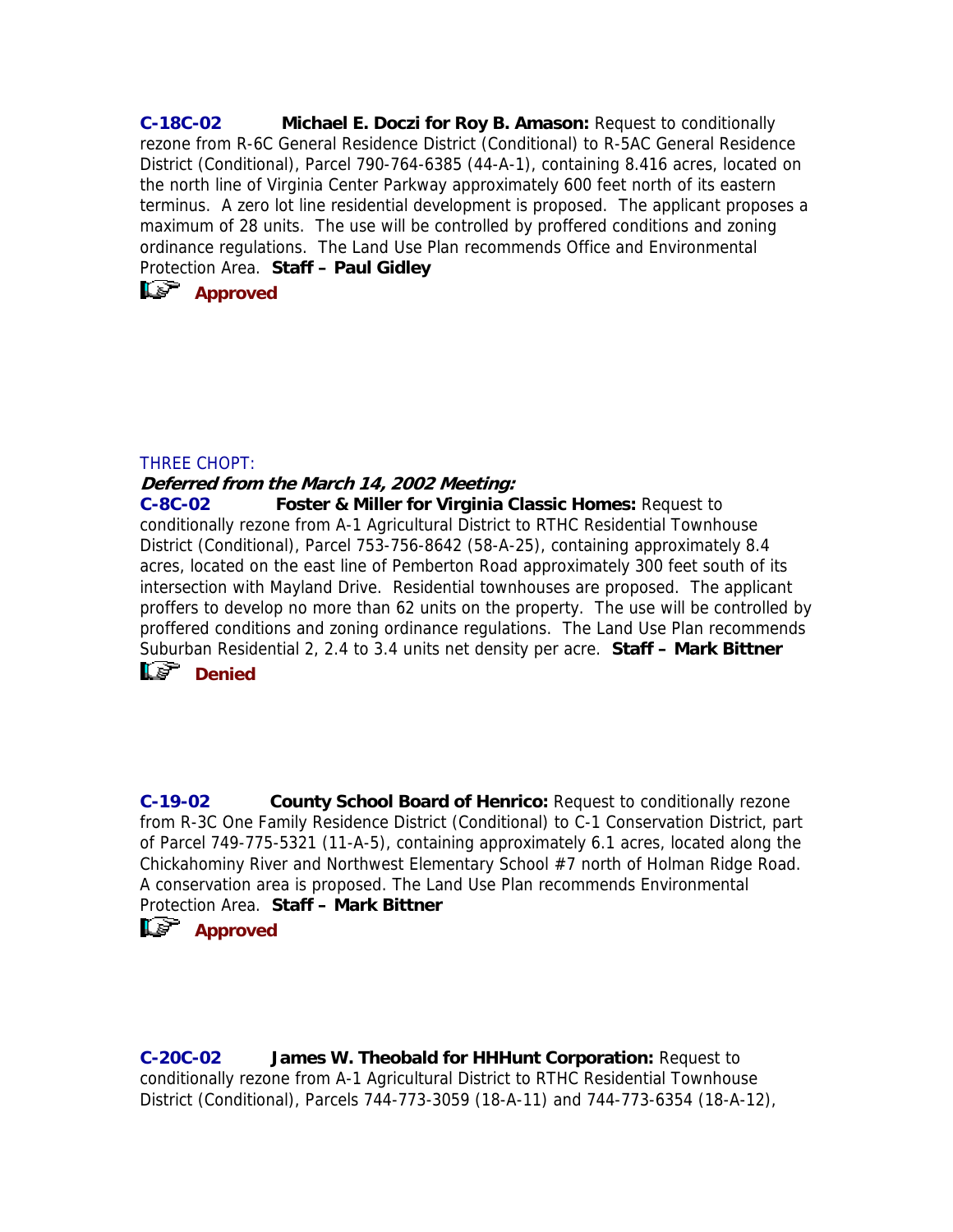containing 11.329 acres, located on the south line of Old Nuckols Road approximately 300 feet east of Shady Grove Road. Residential townhouses for sale are proposed. The RTH District allows a maximum density of 9 units per acre. The use will be controlled by proffered conditions and zoning ordinance regulations. The Land Use Plan recommends Urban Residential, 3.4 to 6.8 units net density per acre, Suburban Residential 2, 2.4 to 3.4 units net density per acre, Environmental Protection Area and Government. **Staff – Mark Bittner** 

# **Deferred to May 9, 2002 Meeting**

**P-20-01 Sprint PCS:** Request for a provisional use permit under Sections 24- 95(a) and 24-122.1 of Chapter 24 of the County Code in order to construct and operate a 150 foot telecommunications tower and related equipment on part of Parcel 739-760- 8865 (46-A-19A), containing 1,200 square feet, located on the east side of Pump Road behind center field in Short Pump Park. The existing zoning is A-1 Agricultural District. The Land Use Plan recommends Open Space/Recreation. **Staff – Tom Coleman** 



**P-5-02 Michael P. Lafayette for Thers & Kornblau II, LLC:** Request for a provisional use permit under Sections 24-62.2(f) and 24-122.1 of Chapter 24 of the County Code in order to locate a stage and tent outside for a concert series in the courtyard/patio area of the Innsbrook Shoppes, on part of Parcel 747-760-9391 (48-5-B-1B), containing approximately 6,200 square feet, located on the north side of West Broad Street (U.S. Route 250) between Cox Road and Dominion Boulevard. The existing zoning is B-2C Business District (Conditional). The Land Use Plan recommends Commercial Concentration. **Staff – Tom Coleman** 



# *Approved*

#### TUCKAHOE:

#### **Deferred from the March 14, 2002 Meeting:**

**P-21-01 Sprint PCS:** Request for a provisional use permit under Sections 24- 95(a) and 24-122.1 of Chapter 24 of the County Code in order to construct and operate a 135' communication tower and related equipment on part of Parcel 753-740-8228 (100-A-65) (8611 Henrico Avenue), containing 851 square feet, located at the southeast intersection of Henrico Avenue and Ridge Road. The existing zoning is R-3 One Family Residence District. The Land Use Plan recommends Government. Staff – Tom Coleman